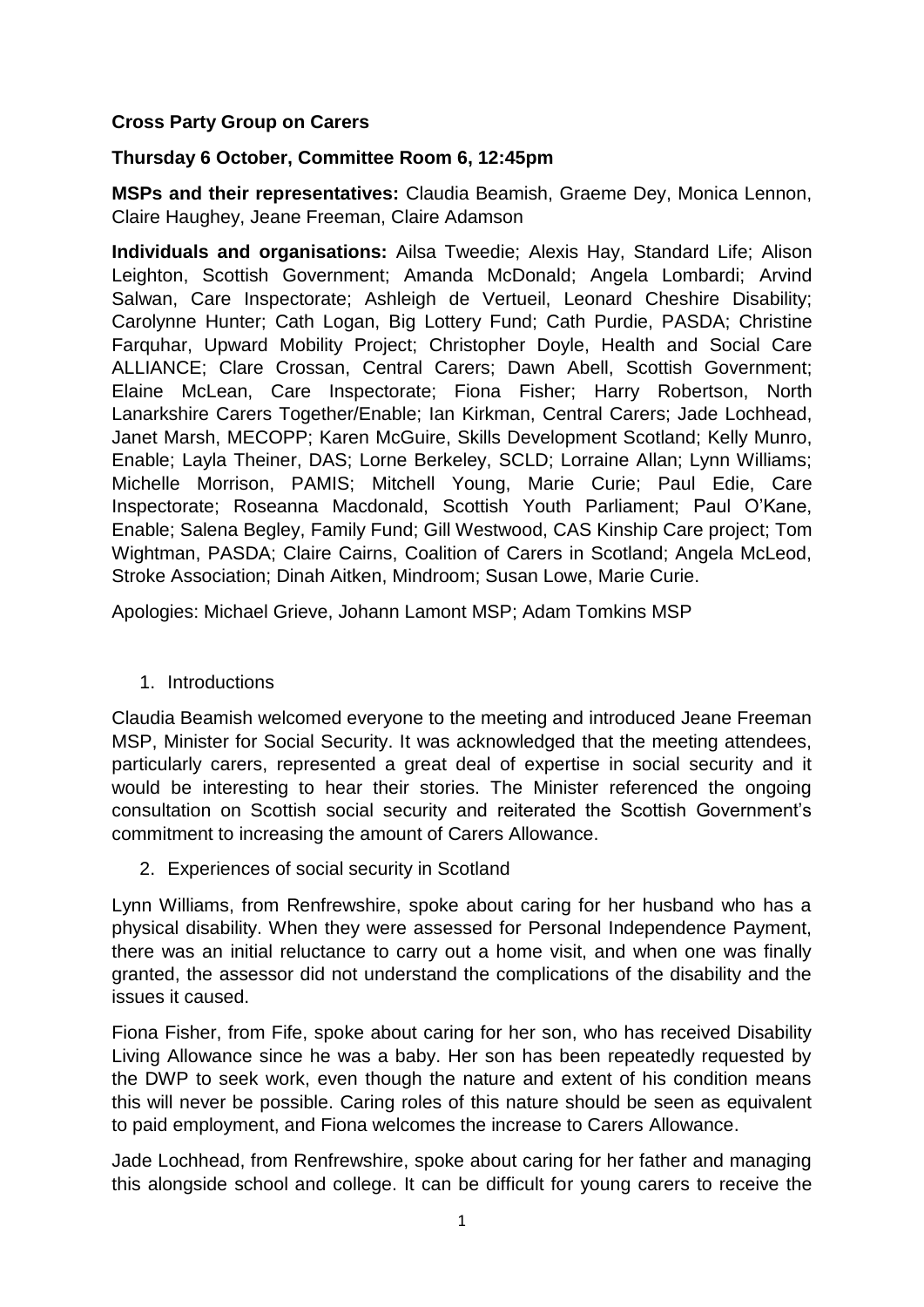Education Maintenance Allowance that they are entitled to because they can often miss school because of their caring role. Jade also spoke about the stigma associated with caring for someone with mental health issues.

Angela Lombardi, from Glasgow, spoke about caring for her parents throughout their move into residential care and the difficulties caused by Carers Allowance coming to an end (there is an 8 week run on when caring ends) but not being able to seek work due to the necessary administration and continued substantial caring requirements in her situation.

Carolynne Hunter, from Clackmannanshire, had to give up work to care for her daughter who has serious complex disabilities. Nursing care is expensive and not being able to work has affected her own health and wellbeing as well as causing loss of skills.

Ailsa Tweedie, from North Lanarkshire, spoke about the lack of support for young adult carers and how it could be difficult to manage the transition from being a young carer to being a young adult carer.

Kelly Munro stated that the forthcoming Social Security legislation had potential to make things fairer, building on needs-based changes such as the rule for children in hospital continuing to receive DLA, and urged the Scottish Government to consider this rule for adults in hospital.

Lorraine Allen spoke about the difficulties of having a life outside of caring on a limited income, and having to give up studying because of financial issues.

Salena Begley mentioned the cost of specialist items for certain disabilities and conditions, noting that the Family Fund received lots of applications for funding for equipment. Upfront funding of specialist items, which could potentially be paid back in instalments, would be a better approach for many families.

3. Response from Jeane Freeman, Minister for Social Security

The Minister thanked everyone for their contributions and reiterated that the Scottish Government was committed to listening to people's inputs, and that even after the close of the consultation this would continue to be a collaborative exercise. The complexity of devolving some benefits and not others is why it will take quite a long time to put things into place.

There is a commitment to support throughout transition points and there being no 'cliff-edge' of support. The principles of fairness and dignity should be clear in all interactions with the new social security system.

The Minister confirmed that the new social security system would work on the premise of need, and that barriers to accessing social security should be removed. Specifically regarding the Personal Independence Payment , there is a need to make the process easier by sharing information, providing long-term and lifetime awards where the condition indicates this to be necessary,